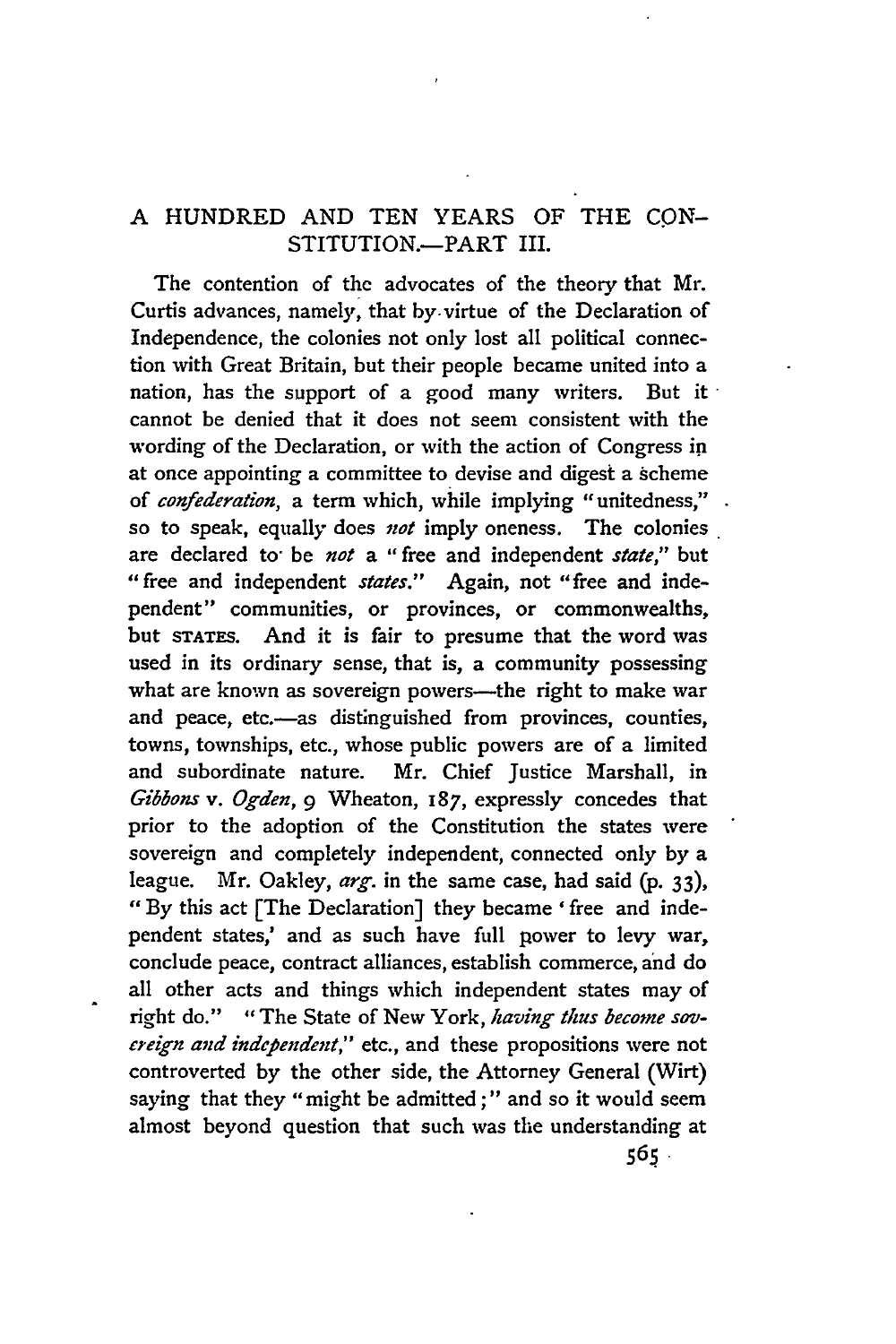the time and for half a century afterwards. But it is vigorously argued by able writers that the separate states or colonies never were really independent sovereignties. In his invaluable treatise on the Constitution, Mr. Justice Story maintains this view, citing Mr. Charles Cotesworth Pinckney's utterances in the debates in the South Carolina legislature in 1788, on the propriety of calling a convention to ratify the Constitution. Mr. Pinckney says that the declaration is enough to refute the contention of state sovereignty; that the states are not even enumerated, and makes this remarkable statement: "The separate independence and individual sovereignty of the several states were never thought of by the enlightened band of patriots who framed this declaration." Mr. Adams, in the Fourth of July Oration (1831), says practically the same thing. Mr. Dane, in the appendix to the final volume of his "Abridgment," goes into the subject very extensively and reaches the same conclusion, but he was writing with a bias natural enough at a time when "nullification" and "state sovereignty" were striking terror into the hearts of all friends of the Union. Much stress is laid on the fact that there never was a moment when the states were really in a condition to act as independent sovereignties; that they all .jointly declared their independence, when they were in close, armed alliance against Great Britain, and were represented in a Congress to which they had expressly or tacitly confided the duty of exercising really sovereign or national powers, and all-or nearly all-the states governments were formed during the continuance of this tie.

One can hardly help concluding, however, that if the declaration did not mean that the states were severally free and independent, it is a pity it should have been expressed as it was. And when we remember its author and his views, we can entertain but little doubt of what he intended by the words when he wrote them.

The question of "state sovereignty" under the present Constitution is a very different one, and will be considered later. Mr. Dane very properly states that our Government has existed under three forms: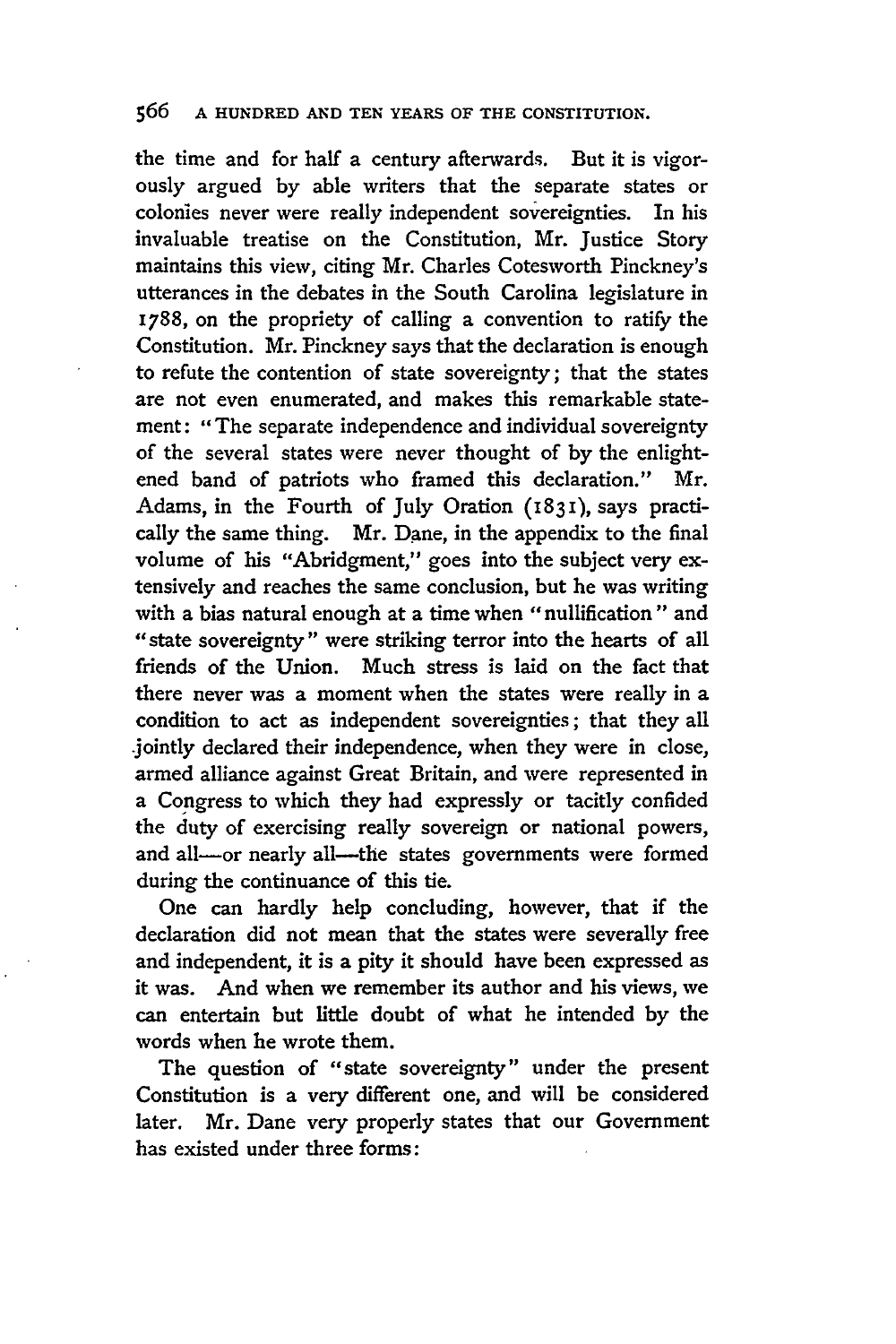**i.** The Revolutionary, from **1774** to March **I, 1781** (date of final ratification of Articles of Confederation),

2. Under the Articles of Confederation.

3. Under the Constitution. The first period has been briefly gone over with reference to its constitutional features, and we have come to the subject of the Articles of Confederation. It will be remembered that a committee to prepare such'articles was appointed at the same time as that to prepare a Declaration of Independence-in the early summer of *1776.* This resolution (for the appointment of the committee) was another indication that Congress did not consider the colonies to be united as one people by the declaration of independence, *ipsofacto,* nor did they, apparently, at that time expect or desire that such a state of things should soon follow. They desire to have a plan of "confederation"-a close league. So that, without adducing other reasons, it is plain to be seen that while the colonies felt themselves to be united for the accomplishment of certain ends, while they acquiesced in, from time to time, from the necessity of the case, the exercise by the Continental Congress of sovereign or national powers and functions, history forbids us to accept the position of Curtis, Story and others, that by virtue of the declaration of independence, continental nationality became an accomplished fact. This is so clearly and ably brought out by Mr. Upshur (Secretary of State under President Tyler), in his "Review of Judge Story's Constitution," that it would seem to render all further argument unnecessary. It is much to be regretted that Story, and others of his school, should feel it necessary to the support of the "national" theory of the Constitution, that the colonies should be said to have been merged, except as to their domestic concerns, by the declaration of independence, and to have been even in pre-revolutionary times "for **-** many purposes one people." Such a position is *not* necessary to their main contention, and if it were, it is none the less untenable and must fall. But Mr. Chief Justice Marshall, in *Gibbons v. Ogden,* stated what I believe to be the truth, as follows: "It has been said that they [the states prior to the adoption of the Constitution] were sovereign, were com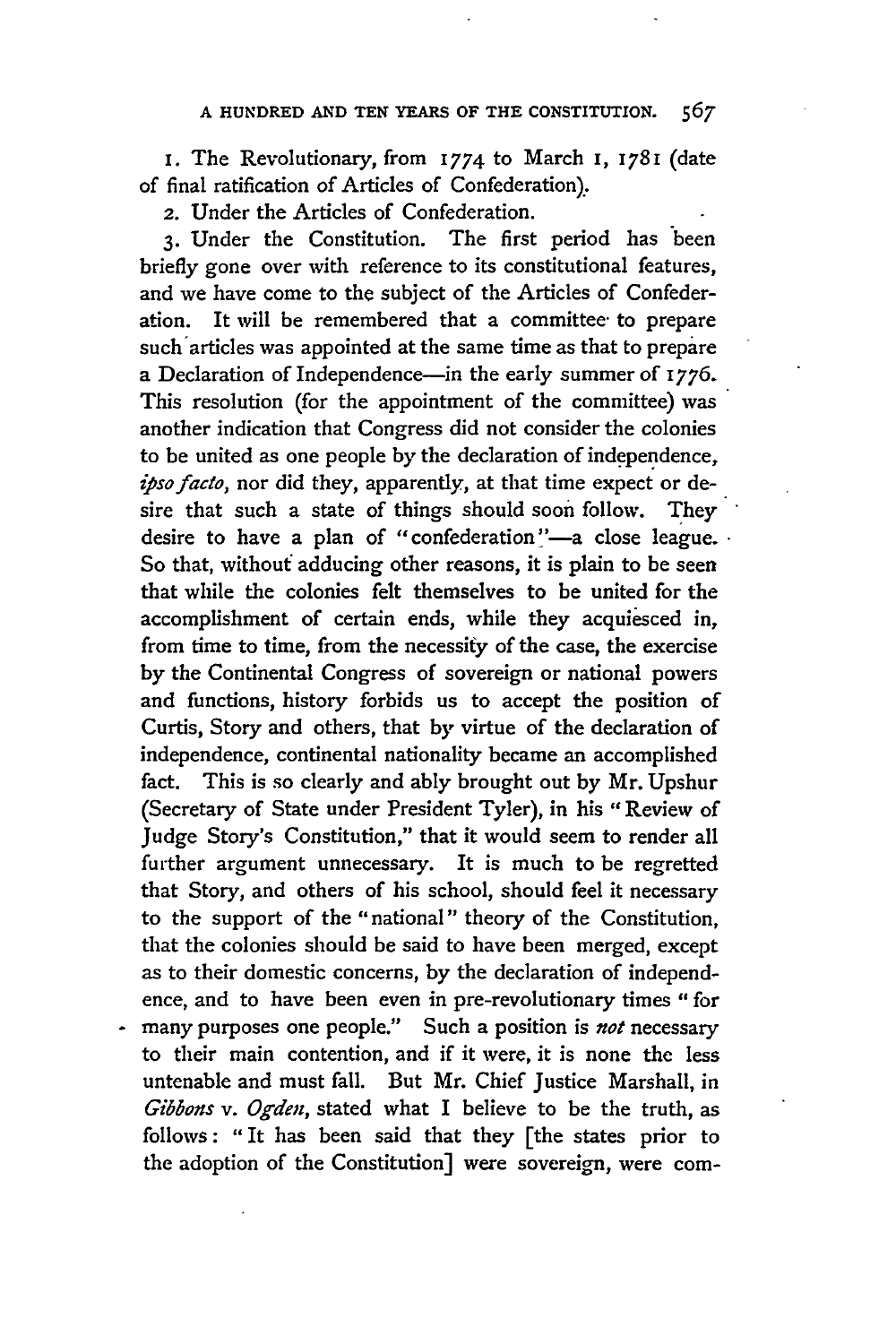pletely independent, and were connected with each other only **by** a league. This is true," etc., going on to say that all this was changed **by** the adoption of the Constitution.

It may be said with truth, however, that from **1774,** onward, the people of the colonies gradually grew accustomed **to** concerted action. As before noticed, they used expressions like **"All** America," etc., and it is not probable that, at the time of the declaration of independence, or of the adoption of articles of confederation, they **had** any expectation of acting, or any desire to act, except domestically, in any other way than jointly--of how jointly, the articles of confederation were the outward expression.

The committee to prepare and digest a plan of confederation reported on **July** 12, 1776. After considerable debate, Congress, on August **20, 1776,** in committee of the whole, reported a new draft. The articles were finally adopted **by** Congress in November, **1777,** and a committee was appointed to draft a letter requesting the states to authorize their delegates to subscribe them. After reciting the all but impossibility of meeting the views of every state on every point, it earnestly recommends the articles to the dispassionate attention of the legislatures of the respective states, whom they urge to bear in mind the difficulty of combining in **one gen**eral system the various sentiments and interests of a continent, divided into so many sovereign *and independent comuni*ties; but to realize the necessity of *united action* in defence of the common liberties. All the states ratified the articles in 1778 except Delaware and Maryland, who followed their sister states in **1779** and **1781** respectively. In 1780, in urging the larger states to withdraw their claims to certain parts of the western territory, Congress reminded them that it was indispensably necessary to establish the *Federal Union on a fixed and permanent basis,* on principles acceptable to its members, essential "to our very existence as *a free sovereign and independent people."* Now, in the first letter, that of the committee, there is the distinct assertion that the continent is divided into "so many sovereign and independent communities." This in **1777.** Later, in exhorting the larger states to remove one of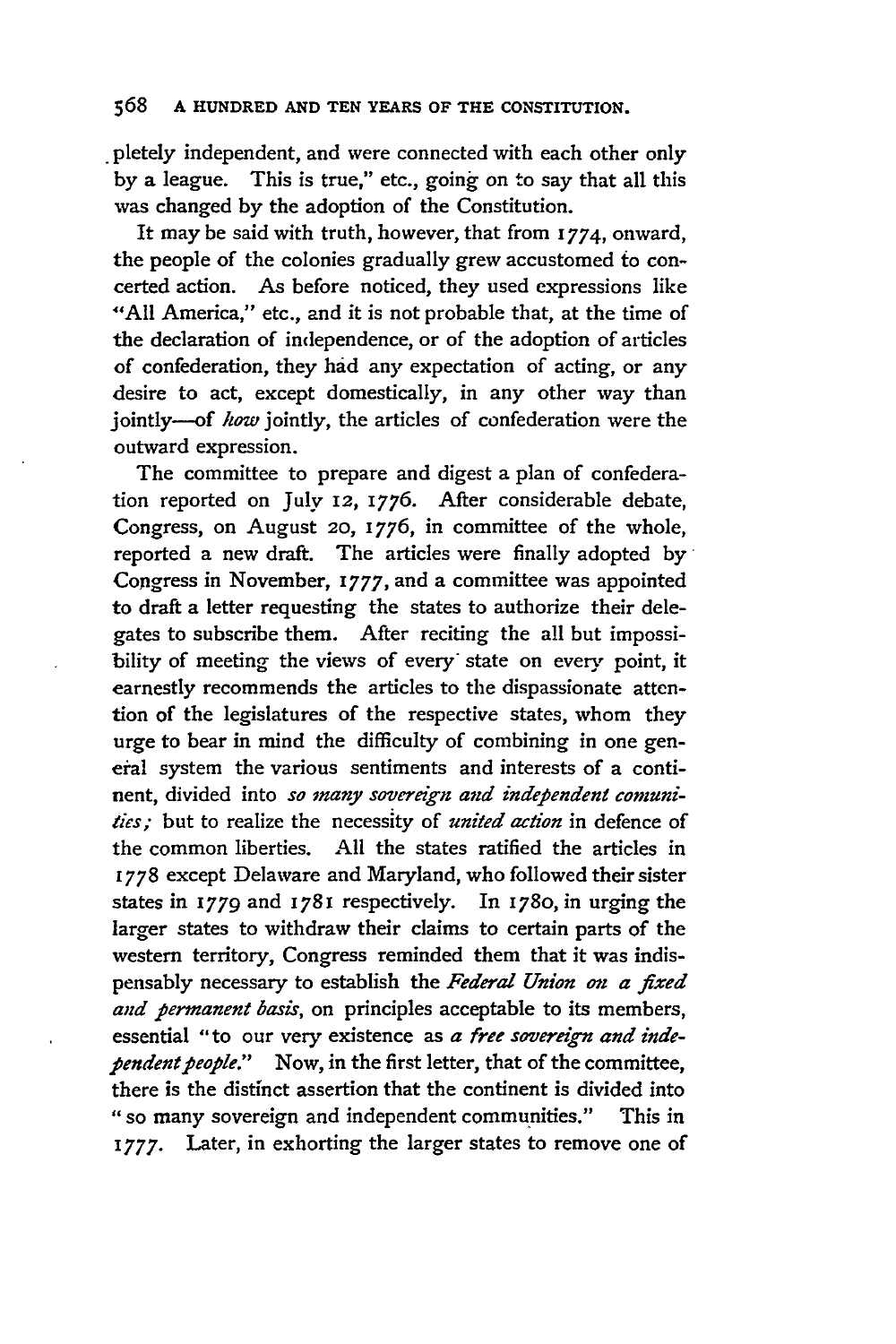the strong objections of the smaller ones to entering the confederacy, they, with equal distinctness, declare the necessity of *afixed* and permanent Federal Union to "our existence as *a* free," etc., people. During the time before they assented to the articles, to what other power were Maryland and Delaware subservient in any way? Obviously, to none. Tn the expression of Congress, last quoted, it will be seen plainly that that body really did desire, at least, a close and *permanent leagte,* that each state should to that extent clog its independence, and so that we should become " $a$  sovereign and independent people." I think the language here is strong enough to warrant the assertion that there had grown in the minds of some of the leaders of the day an ideal, so to speak, which was quite "nationalistic" in character. For a *permanent* and fixed league of a character to insure existence as "a free, sovereign and independent people" is a pretty good substitute for a nation, in fact, is such in all but the name. For a greater or less degree of local autonomy interferes not at all with the national or non-national character of a commonwealth. But this expression, of course, did not make the desired condition an actuality. Did the ratification of the articles of confederation do so? Did the ratifiers or framers really intend that they should? Let us now proceed to an examination of these articles, bearing in mind the extreme care and deliberation with which they were prepared and adopted. As signed finally they begin with reciting under a "whereas," that the articles "of confederation and perpetual *union"* between the states (naming them) were agreed to by Congress, "in the words following, viz," then come the articles themselves, thirteen in number. By the first article the "style" of the confederacy is ordained to be "The United States of America." Then, in Articles II, III and IV, the position of the states toward each other is set out. Article V provides for an annual Congress. Article VI sets forth what the several states shall **NOT** do. Article VII gives the appointment of certain military officers to the legislatures. Article VIII charges upon the common treasury all war expenses, etc., incurred for the general welfare, and provides for the filling of this treasury.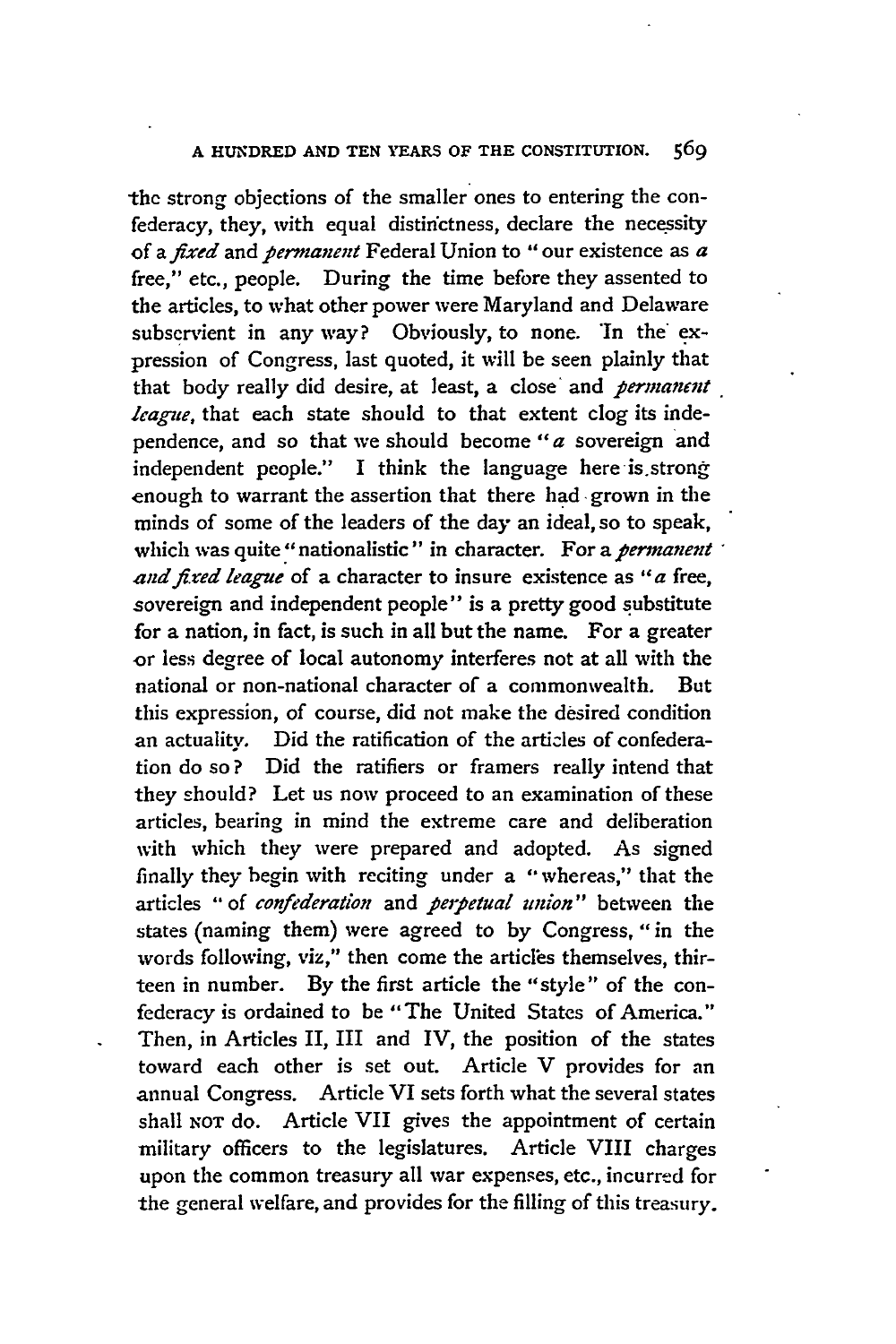Article IX sets out the powers of Congress. Article X those of the "Committee of States." Article XI provides for the. admission of Canada. Article XII pledges the United States for bills, etc., emitted by Congress prior to the confederation. Article XIII declares that every state shall submit to thedetermination of Congress on all questions proper for its exercise; and further declares that the article shall be inviolably observed in all the states; that the Union shall be perpetual, and that no alteration shall be made in the articles unless agreed to in Congress and afterwards confirmed by the legislature of every state. Now, under another "whereas" comes the solemn affirmation of the articles of the delegates in behalf of their several states; it is so impressive that I give it in full: "And whereas, it has pleased the Great Governor of the World to incline the hearts of the legislatures we respectively represent in Congress to approve of, and to authorizeus to ratify the said articles of confederation and perpetual union. Know ye that we, the undersigned delegates, by virtue of the power and authority to us given for that purpose, do by these presents, in the name and in behalf of our respective . constituents, fully and entirely ratify and confirm each and every of the said articles of confederation and perpetual union, and all and singular the matters and things therein contained; and we do further solemnly plight and engage the faith of our respective constituents, that they shall abide by the determination of the United States in Congress assembled on all questions, which by the said confederation are submitted to them. And that the articles thereof shall be inviolably observed by the states we respectively represent, and that the Union shall be perpetual." "In witness whereof," etc., " in the third year of the Independence of America." So much for a general view of this most important instrument. I propose now to \* go over it carefully in detail. The first article distinctly says that what is to be formed is a *confederacy*, and that its "title" shall be the "United States," etc. Article II, the very first substantial article, declares that "each state **RETAINS,"** *i. e.,* keeps what is already possessed, "its sovereignty, freedom and independence," and all other rights and powers not ex--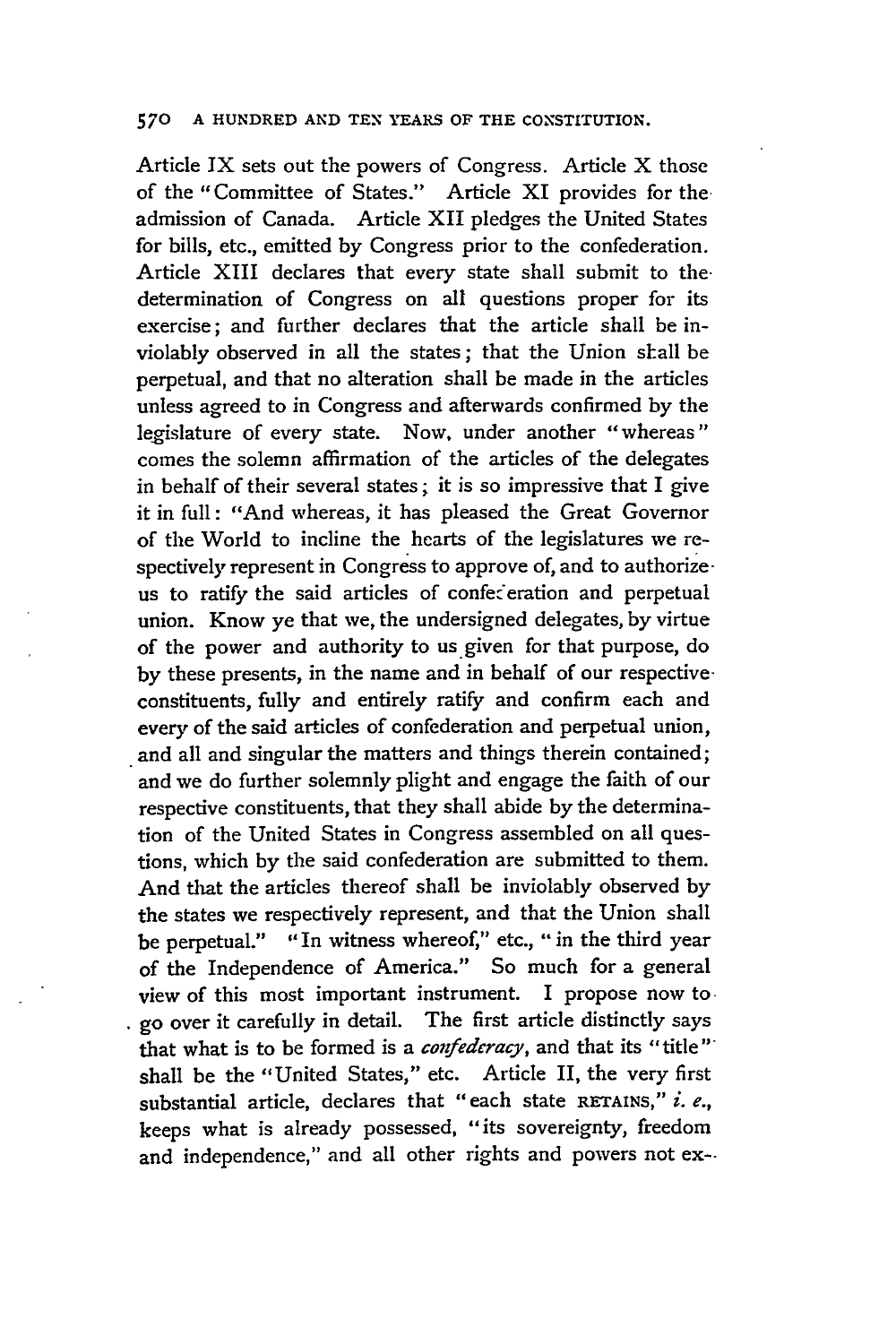pressly delegated to Congress by the article. **By** Article III it is declared that the "said states hereby severally enter into *a firm league of friendship* with .each other" for the general welfare, etc., "binding themselves to assist each other" against attacks on them, or *any of theyn,* on account of religion, *soy- ,ereignty,* trade, or any pretence whatever. **By** Article IV it is provided that citizens of the different states shall have equal privileges in any of them, thus "the better to secure and perpetuate mutual friendship and intercourse between the people of the different states," etc. It is also provided that no state shall lay an imposition duty or restriction on the property of another state or of the United States. Also, that fugitives from justice charged with "treason, felony, or other high misdemeanors in any state" shall, upon requisition by the executive power of the state having jurisdiction, be handed over to. said state. Also, that full faith and credit shall be given in each state to the records, etc., of every other state. Summed up, the plain meaning of these four articles is that each state without relinquishing its sovereignty enters into a firm compact or league with each and every other state for the promotion of certain objects for their common and individual welfare. Now, that is the sort of an association it is to be. They proceed by Article V and subsequent articles to provide for the *way* in which their joint interests are to be advanced and cared for. "For the more convenient management of the general interests of the United States," says Article V, "delegates shall be annually appointed" to a Congress. Congress was to be organized as follows:

i. Delegates were to be chosen annually in such manner as the legislature of each state might direct. .

**2.** It was to meet annually on the first Monday in November.

**3.** A state might recall its delegates, or any of them, at any time within the year and send others in their stead.

4. No state should have less than two or more than seven delegates.

**5.** No person should serve as delegate for more than three years in six.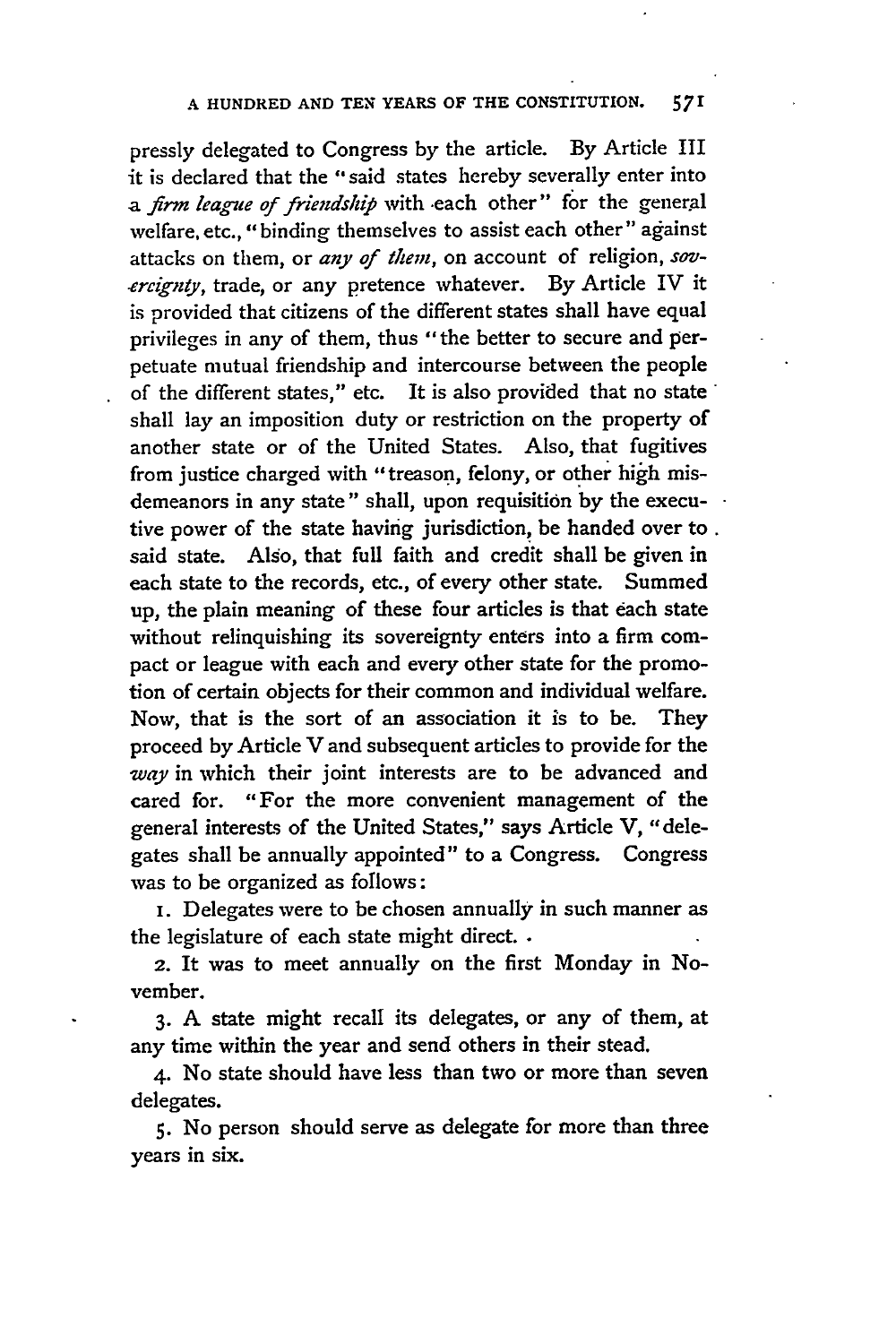6. During his service as delegate no person could hold any salaried office under the United States.

**7.** Each state was to maintain its own delegates "in a *meeting of the states,* and while they act as members of the Committee of States."

8. Each state was to have *one vote.*

9. Freedom of speech was guaranteed in Congress, and immunity from arrest, except for treason, felony and breach of the peace.

Instead of proceeding in the next article to recite and define the powers of Congress, the limitations on the several states are set out with great clearness and care.

*First.* They are forbidden to receive ambassadors from foreign powers, or send them to such powers, without the consent of the United States in Congress assembled.

*Second.* They are forbidden, without the consent of the United States in Congress assembled, "specifying accurately the purpose for which the same is to be entered into, and how long it shall continue," to enter into any alliance, etc., with *each other.*

*Third.* They are forbidden to levy-duties which interfere with United States treaty stipulations.

*Fourth.* They are forbidden to maintain war vessels in time of peace, or armed force on land, except such as Congress may judge necessary for the defence of the states. On the other hand each state shall always keep up a well regulated militia, etc.

*Fifth.* They are forbidden to engage in war without the consent of Congress, or grant letters of marque, etc., except under certain emergent conditions.

By Article VII the states are to have the appointment of all officers of land forces raised for the common defence below the rank of colonel.

The following article charges, as before noted, all war expenses and others incurred for the general welfare upon a " common treasury."

Now this treasury was not to be kept full by taxes imposed "by the United States in Congress assembled," but it was to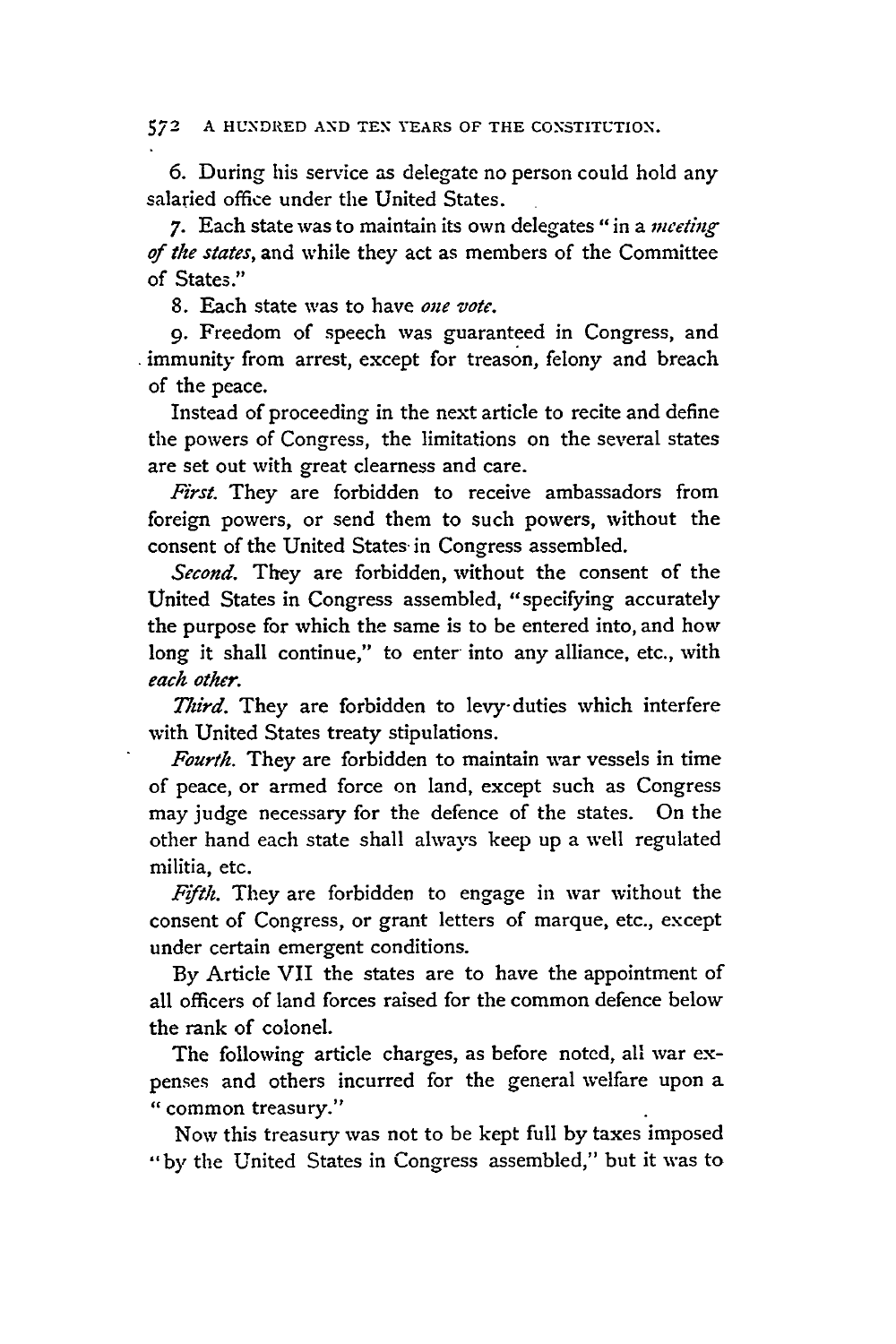"be supplied **by** the several states in proportion to the value of the land in each state," said value "to be estimated" in such way as the United States in Congress assembled should appoint. The actual raising of the money was to be accomplished **by** the legislatures of the several states **by** levying taxes according to their good pleasure. We come now to the ninth article, wherein is set forth clearly and in detail the powers of Congress, or of the "United States in Congress assembled," the expression always used. The powers are

**I.** To determine peace or war (except in, case of emergency, as provided in Article VI). Sole power.

2. To send and receive ambassadors. Sole power.

3 To enter into treaties and alliances, provided that no treaty be made restraining the legislatures of the states from impositions of such duties on foreigners as their own people are. subjected to, or'of prohibiting any exports or imports. Sole power.

4. To establish rules as to captures on land or sea, and the' division of them.

**5.** Granting letters of marque and reprisal in time of peace. Sole power.

6. Appointing courts for the trial of piracies and felonies on the high seas and of final appeal in case of capture. Sole power.

**7.** To be the last resort on appeal in disputes arising between two states.

8. To regulate the alloy and value of coin to be struck by authority of the United States or of any state. Sole power.

*9.* To fix the standard of weights and measures. Sole power.

**IO.** To regulate trade and manage affairs with the Indians, not members of any state, provided that the legislative right of any state within its own tenets be not violated or infringed. Sole power.

I **I.** Establishing and regulating post-offices from one state to another, and exacting such postage as will defray expenses. Sole power.

12. Appointing all army officers except regimental officers. Sole power.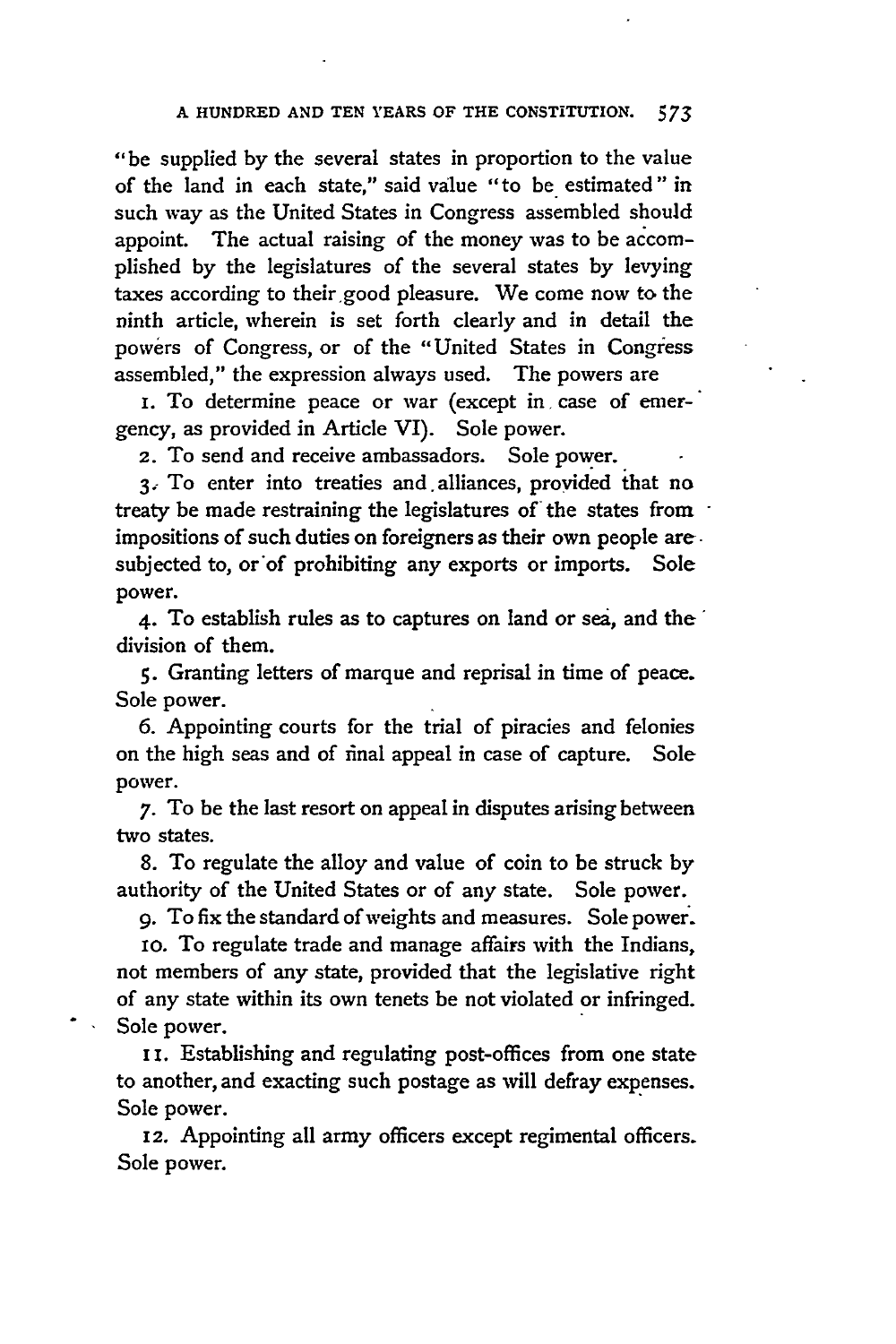13. A pointing all naval officers and commissioning all officers wlvitever in the service of the United States. Sole power.

14. Making rules for the government and regulation of such forces and directing their operations. Sole power.

**15.** To appoint a Committee of States "and such other committees and civil officers as may be necessary for managing the general affairs of the Union."

16. To ascertain the amount of, and to appropriate, money necessary for public expenses.

17. To borrow money and emit bills on the credit of the United States, transmitting half yearly to the various legislatures an account of the moneys so borrowed, or bills emitted.

**18.** To build and equip a navy.

**19.** To agree on the number of land forces and make binding requisitions upon each state for its quota; the legislature to appoint regimental officers and raise and equip the troops at the expense of the United States.

20. "The Congress of the United States" shall have power to adjourn, from time to time, not longer than six months.

Such were the powers of Congress, but many of the most important could only be exercised with the consent of nine states, namely, the first, third, fifth, eighth, sixteenth, seventeenth, eighteenth and nineteenth powers, and the same restriction is placed on the power to *coin money-nowhere* expressly given to the United States in Congress assembledand to "agree upon the number of naval vessels to be built or purchased," also nowhere expressly given. And the twelfth power is also thus restricted so far as regards the appointment of a Commander-in-Chief.

All other powers are to be exercised only by the votes of a majority of the states, except the power to adjourn from time to time. In addition to an annual Congress, there was to be a Committee of States, consisting of one representative from each state. This committee, or any nine of them, were to execute in the recess of Congress, such of the powers of Congress as the United States in Congress assembled, by the vote of nine states, might from time to time invest them with.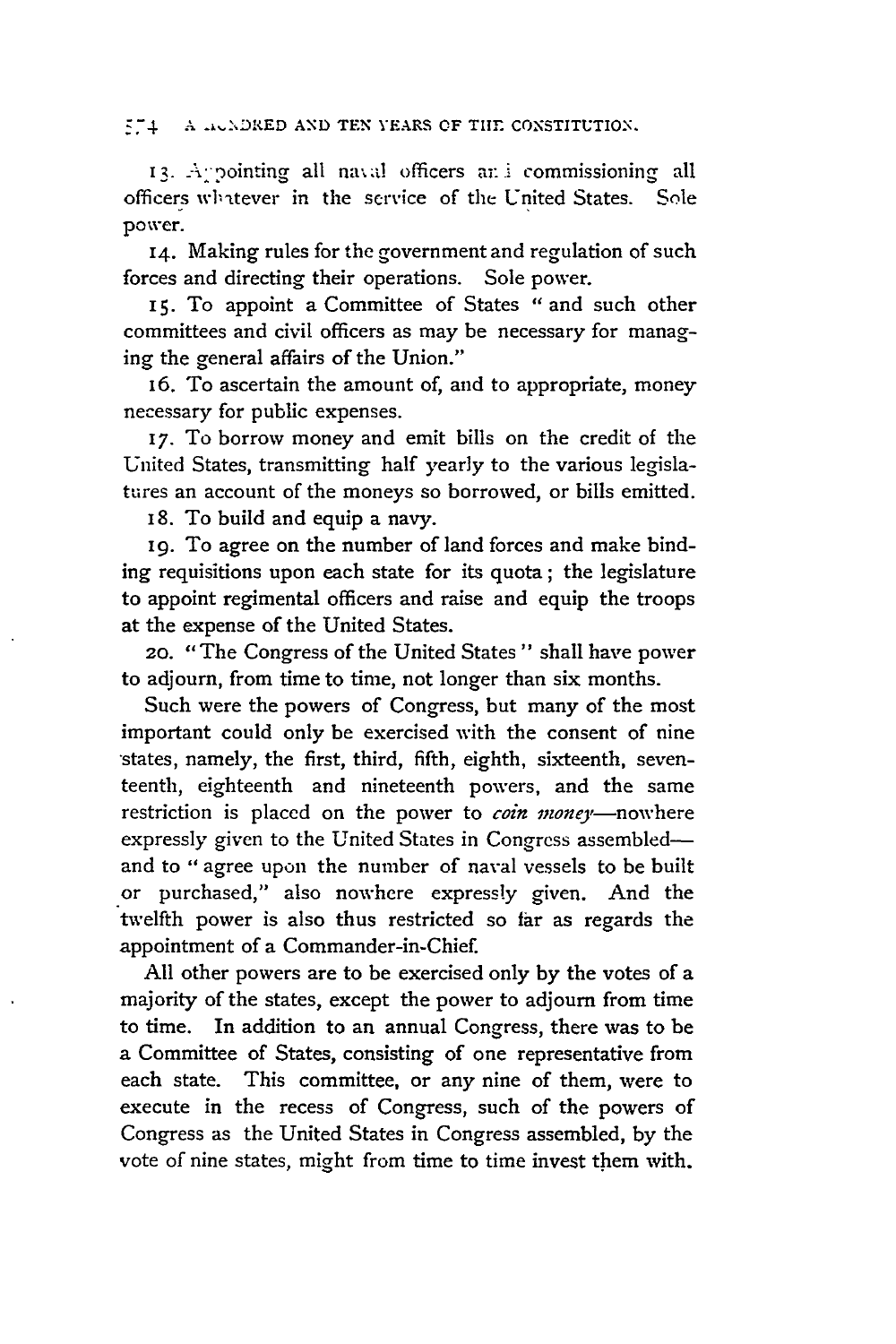But none of the powers requiring the vote of nine states could be delegated to them.

Every line of these remarkable articles shows them to have been intended for just what the second article implies-a written expression of the terms and conditions of the close and compact association of sovereign states. There is not one word--except the provision that the citizens of one state are to have equal privileges in another-that touches the individual, or in any way concerns itself with the personal rights so stubbornly fought for, and so clearly stated by Camillus. Not a line again, of the community rights, so to speak-taxation only with representation, etc. No provision whatever for any sanction for the violation of any article. No assertion of the rights of the United States to lay any tax whatever. No provision for the representation of the people. as such in United States Councils. On the contrary, a provision that each state shall have one and but one vote, and that in times of Congressional recess a Committee **of** States shall have the executive power within limits. It does not seem possible, to the ordinary understanding, that in the face of the plain words of the articles, and in view of their inception and adoption, any one could be found hardy enough to maintain that there was anything like national unity under this " Confederation," or that there was ever intended to be. Such a contention is too much for Mr. Curtis, at all events, committed as he was to the proposition that the Declaration of Independence made us "one people." He says (Vol. I, Chap. VI): "The parties to this instrument were free, sovereign and independent political communities, each possessing within itself all the powers of legislation and government over its own citizens, which any society can possess," and lest this last sentence should be thought to qualify the first, I may quote later on from the same chapter. "This office of the confederation was to demonstrate to the people of the American states the practicability and the necessity for a more perfect union. This confederation showed **. . .** that there were certain great purposes of civil government which they could not discharge **by** their separate means; that independence of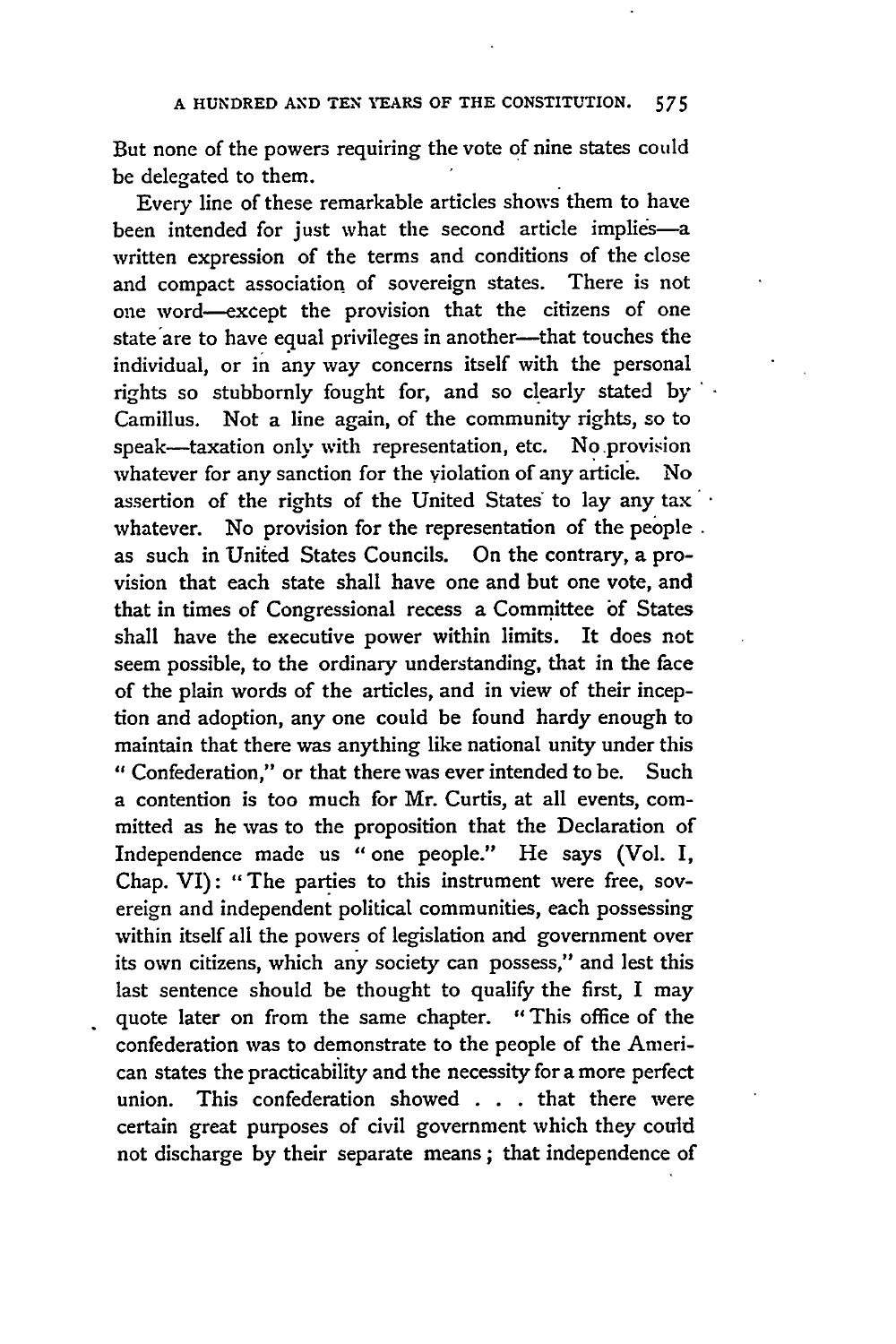th- Crown of Great Britain could not be achieved **by** any one of them, unassisted by all the rest. That no one of them, however respectable in population or resources, could be received and dealt with by the governments of the world as a nation among nations," etc., etc. Very well; if the confederation taught these lessons, and that to teach them was its *"* office" in American history, the lessons were not known at -the time it was formed. The extreme view of the nationalists -- a most unnecessary one, as it seems to me-is stated at length and with great earnestness and even desperation by Mr. Pomeroy. Naturally. he is driven into some tight corners, from which he tries hard to escape. But escape was impossi- ,ble, and I can but repeat that the troubles of the extreme ,nationalists are largely of their own making. He gives (Const. Law, 9th Ed., p. 38, et seq.) the usual argument about the Declaration of Independence having been by united colonies as one, and not severally. "There never was, in fact, a moment's interval when the several states were each independent and sovereign." How odd, then, that at the time of the appointment of a committee to prepare the declaration, the very body which was to adopt it thought it necessary to appoint a committee to prepare a plan for a confederation. How can that have been thought necessary, if we were already a united nation ? And as to his assertion that there never was a moment when the states were absolutely independent, what obedience did Maryland owe before signing the confederation articies, for example ? But no matter, the proposition that the states were ncvcr independent sovereignties is " the key to the whole position," and must be maintained, *ruat colum !*

"Grant that in the beginning the several states were in any true sense independent sovereignties, and I see no escape from the extreme position reached by Mr. Calhoun." Why? Because, forsooth, a community once sovereign cannot part with its sovereignty-cannot commit political suicide-vide the works of Ortolan, and other profound writers on international law. I dare say it would startle the Hawaiians, ,and possibly the rest of the world, to learn that Hawaii is still a sovereign state, and must remain so forever unless over